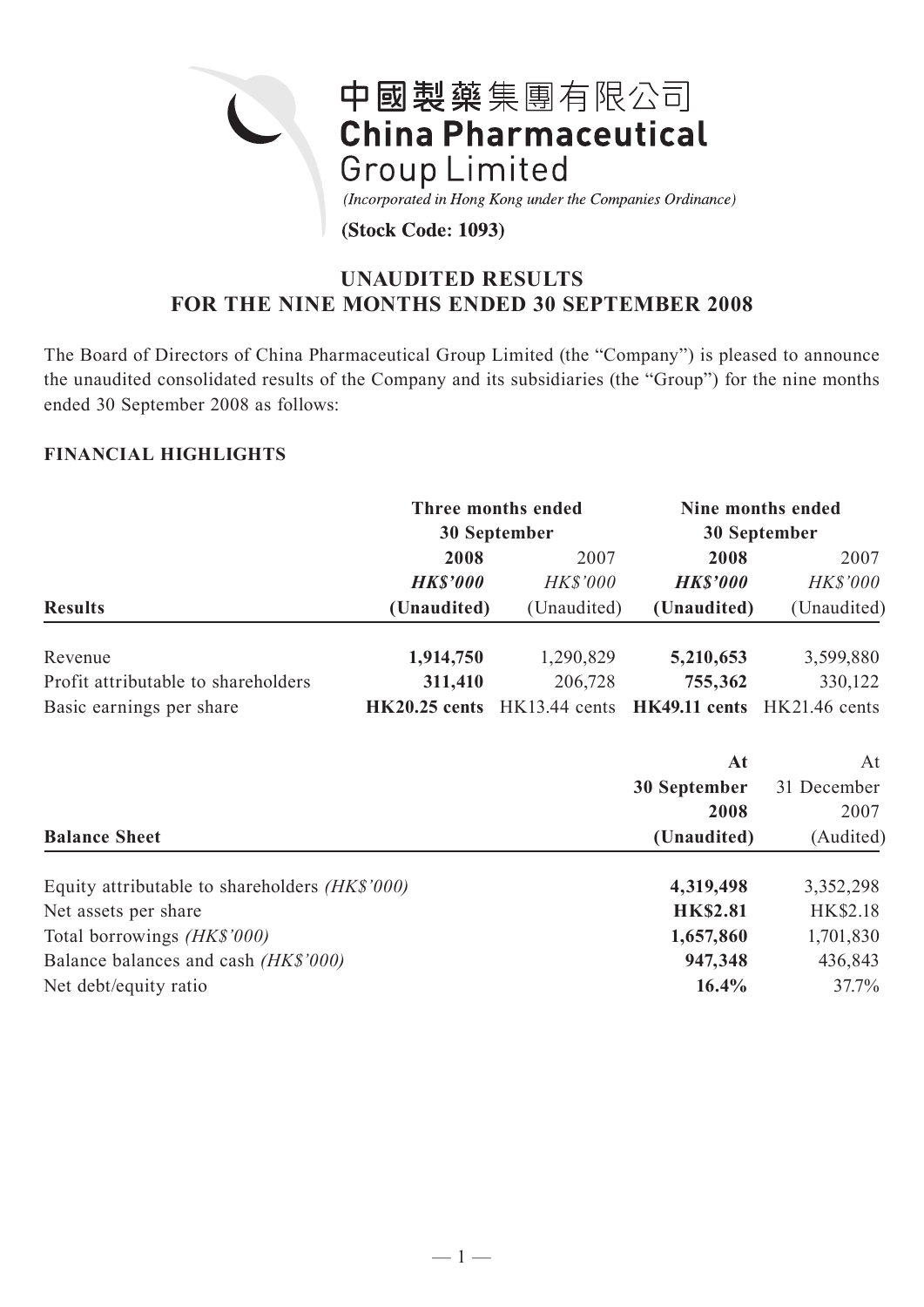# **CONSOLIDATED INCOME STATEMENT**

*For the nine months ended 30 September 2008*

| 2008<br>2007<br>HK\$'000<br><b>HK\$'000</b><br>(Unaudited)<br>Revenue<br>5,210,653<br>Cost of sales<br>(3, 420, 853)<br>Gross profit<br>1,789,800<br>Other income<br>32,167<br>Selling and distribution expenses<br>(296, 823)<br>Administrative expenses<br>(384, 585)<br>(101, 466)<br>Other expenses<br>1,039,093<br>Share of results of a jointly controlled entity<br>369<br>Share of results of an associate<br>1,362<br>Gain on termination of a derivative financial instrument<br>6,851<br>(6, 486)<br>Impairment loss on an available-for-sale investment<br>Finance costs<br>(85, 041)<br>Profit before taxation<br>956,148<br>Taxation<br>(196, 111)<br>Profit for the period<br>760,037<br>328,758<br>Attributable to:<br>755,362<br>330,122<br>Equity holders of the Company<br>Minority interests<br>4,675<br>760,037<br>328,758<br>Dividend<br><b>HK</b> cents<br>HK cents<br>Basic earnings per share<br>49.11 |                  | Nine months ended<br>30 September |  |
|---------------------------------------------------------------------------------------------------------------------------------------------------------------------------------------------------------------------------------------------------------------------------------------------------------------------------------------------------------------------------------------------------------------------------------------------------------------------------------------------------------------------------------------------------------------------------------------------------------------------------------------------------------------------------------------------------------------------------------------------------------------------------------------------------------------------------------------------------------------------------------------------------------------------------------|------------------|-----------------------------------|--|
|                                                                                                                                                                                                                                                                                                                                                                                                                                                                                                                                                                                                                                                                                                                                                                                                                                                                                                                                 |                  |                                   |  |
|                                                                                                                                                                                                                                                                                                                                                                                                                                                                                                                                                                                                                                                                                                                                                                                                                                                                                                                                 |                  |                                   |  |
|                                                                                                                                                                                                                                                                                                                                                                                                                                                                                                                                                                                                                                                                                                                                                                                                                                                                                                                                 |                  | (Unaudited)                       |  |
|                                                                                                                                                                                                                                                                                                                                                                                                                                                                                                                                                                                                                                                                                                                                                                                                                                                                                                                                 |                  | 3,599,880                         |  |
|                                                                                                                                                                                                                                                                                                                                                                                                                                                                                                                                                                                                                                                                                                                                                                                                                                                                                                                                 |                  | (2,489,516)                       |  |
|                                                                                                                                                                                                                                                                                                                                                                                                                                                                                                                                                                                                                                                                                                                                                                                                                                                                                                                                 |                  | 1,110,364                         |  |
|                                                                                                                                                                                                                                                                                                                                                                                                                                                                                                                                                                                                                                                                                                                                                                                                                                                                                                                                 |                  | 15,922                            |  |
|                                                                                                                                                                                                                                                                                                                                                                                                                                                                                                                                                                                                                                                                                                                                                                                                                                                                                                                                 |                  | (279, 651)                        |  |
|                                                                                                                                                                                                                                                                                                                                                                                                                                                                                                                                                                                                                                                                                                                                                                                                                                                                                                                                 |                  | (352, 250)                        |  |
|                                                                                                                                                                                                                                                                                                                                                                                                                                                                                                                                                                                                                                                                                                                                                                                                                                                                                                                                 |                  | (43, 033)                         |  |
|                                                                                                                                                                                                                                                                                                                                                                                                                                                                                                                                                                                                                                                                                                                                                                                                                                                                                                                                 | Operating profit | 451,352                           |  |
|                                                                                                                                                                                                                                                                                                                                                                                                                                                                                                                                                                                                                                                                                                                                                                                                                                                                                                                                 |                  | (5,203)                           |  |
|                                                                                                                                                                                                                                                                                                                                                                                                                                                                                                                                                                                                                                                                                                                                                                                                                                                                                                                                 |                  |                                   |  |
|                                                                                                                                                                                                                                                                                                                                                                                                                                                                                                                                                                                                                                                                                                                                                                                                                                                                                                                                 |                  |                                   |  |
|                                                                                                                                                                                                                                                                                                                                                                                                                                                                                                                                                                                                                                                                                                                                                                                                                                                                                                                                 |                  |                                   |  |
|                                                                                                                                                                                                                                                                                                                                                                                                                                                                                                                                                                                                                                                                                                                                                                                                                                                                                                                                 |                  | (83, 122)                         |  |
|                                                                                                                                                                                                                                                                                                                                                                                                                                                                                                                                                                                                                                                                                                                                                                                                                                                                                                                                 |                  | 363,027                           |  |
|                                                                                                                                                                                                                                                                                                                                                                                                                                                                                                                                                                                                                                                                                                                                                                                                                                                                                                                                 |                  | (34,269)                          |  |
|                                                                                                                                                                                                                                                                                                                                                                                                                                                                                                                                                                                                                                                                                                                                                                                                                                                                                                                                 |                  |                                   |  |
|                                                                                                                                                                                                                                                                                                                                                                                                                                                                                                                                                                                                                                                                                                                                                                                                                                                                                                                                 |                  |                                   |  |
|                                                                                                                                                                                                                                                                                                                                                                                                                                                                                                                                                                                                                                                                                                                                                                                                                                                                                                                                 |                  |                                   |  |
|                                                                                                                                                                                                                                                                                                                                                                                                                                                                                                                                                                                                                                                                                                                                                                                                                                                                                                                                 |                  | (1, 364)                          |  |
|                                                                                                                                                                                                                                                                                                                                                                                                                                                                                                                                                                                                                                                                                                                                                                                                                                                                                                                                 |                  |                                   |  |
|                                                                                                                                                                                                                                                                                                                                                                                                                                                                                                                                                                                                                                                                                                                                                                                                                                                                                                                                 |                  |                                   |  |
|                                                                                                                                                                                                                                                                                                                                                                                                                                                                                                                                                                                                                                                                                                                                                                                                                                                                                                                                 |                  |                                   |  |
|                                                                                                                                                                                                                                                                                                                                                                                                                                                                                                                                                                                                                                                                                                                                                                                                                                                                                                                                 |                  | 21.46                             |  |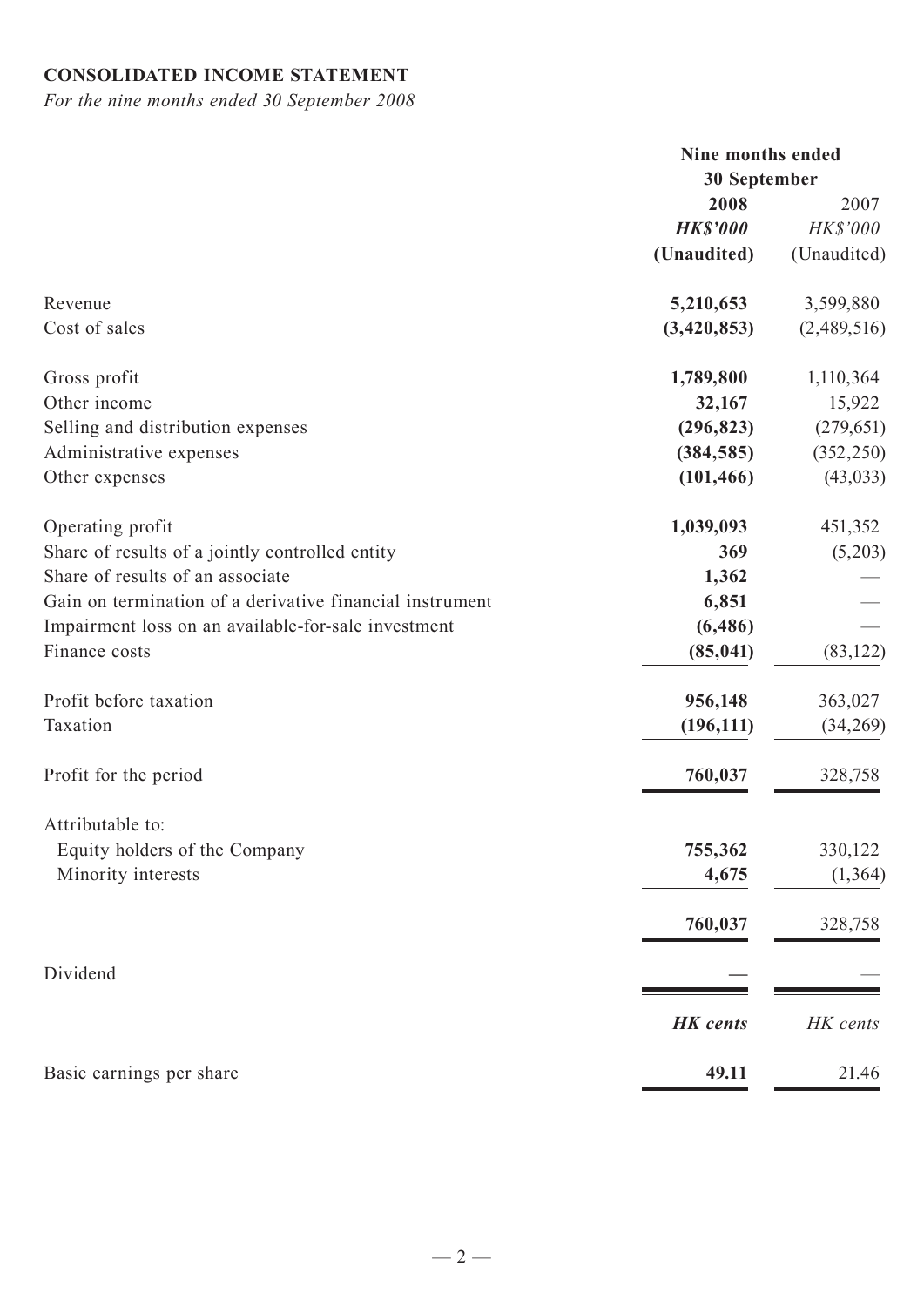#### *Notes:*

- 1. The accounting policies used in the preparation of the financial data for the nine months ended 30 September 2008 are consistent with those followed in the preparation of the interim financial statements of the Group for the six months ended 30 June 2008.
- 2. The calculation of the basic earnings per share for the nine months ended 30 September 2008 is based on the unaudited profit attributable to equity holders of the Company of HK\$755,362,000 (1.1.2007 to 30.9.2007: HK\$330,122,000) and the 1,538,124,661 shares (1.1.2007 to 30.9.2007: 1,538,124,661 shares) in issue during the period.

 No diluted earnings per share is presented for the nine months ended 30 September 2007 and 2008 as there were no potential ordinary shares in issue during both periods.

- 3. The directors do not recommend the payment of an interim dividend for the nine months ended 30 September 2008 (1.1.2007 to 30.9.2007: Nil).
- 4. The financial data for the nine months ended 30 September 2008 is based on the internal records and management accounts of the Group and has not been reviewed or audited by the external auditors of the Company.

## **REVENUE AND SEGMENT INFORMATION**

The Group reports its primary segment information by products, namely bulk drugs (including penicillin series, cephalosporin series and vitamin C series), finished drugs and others. Segment information about these products is presented below:

#### **For the nine months ended 30 September 2008**

|                        | <b>Bulk Drugs</b> |                         |                                        |                                             |                                  |                                        |                                 |
|------------------------|-------------------|-------------------------|----------------------------------------|---------------------------------------------|----------------------------------|----------------------------------------|---------------------------------|
|                        | Penicillin        | Cephalosporin<br>series | Vitamin C<br>series<br><b>HK\$'000</b> | Finished<br><b>Drugs</b><br><b>HK\$'000</b> | <b>Others</b><br><b>HK\$'000</b> | <b>Eliminations</b><br><b>HK\$'000</b> | Consolidated<br><b>HK\$'000</b> |
|                        | series            |                         |                                        |                                             |                                  |                                        |                                 |
|                        | <b>HK\$'000</b>   | <b>HK\$'000</b>         |                                        |                                             |                                  |                                        |                                 |
| <b>REVENUE</b>         |                   |                         |                                        |                                             |                                  |                                        |                                 |
| External sales         | 1,511,756         | 572,918                 | 1,595,972                              | 1,475,256                                   | 54,751                           |                                        | 5,210,653                       |
| Inter-segment sales    | 426,723           | 154,811                 | 1,518                                  |                                             | 1,684                            | (584, 736)                             |                                 |
| <b>TOTAL REVENUE</b>   | 1,938,479         | 727,729                 | 1,597,490                              | 1,475,256                                   | 56,435                           | (584, 736)                             | 5,210,653                       |
| <b>SEGMENT RESULTS</b> | 235,343           | 3,312                   | 721,649                                | 100,401                                     | (3,276)                          |                                        | 1,057,429                       |
| Unallocated income     |                   |                         |                                        |                                             |                                  |                                        | 4,036                           |
| Unallocated expenses   |                   |                         |                                        |                                             |                                  |                                        | (22, 372)                       |
| Operating profit       |                   |                         |                                        |                                             |                                  |                                        | 1,039,093                       |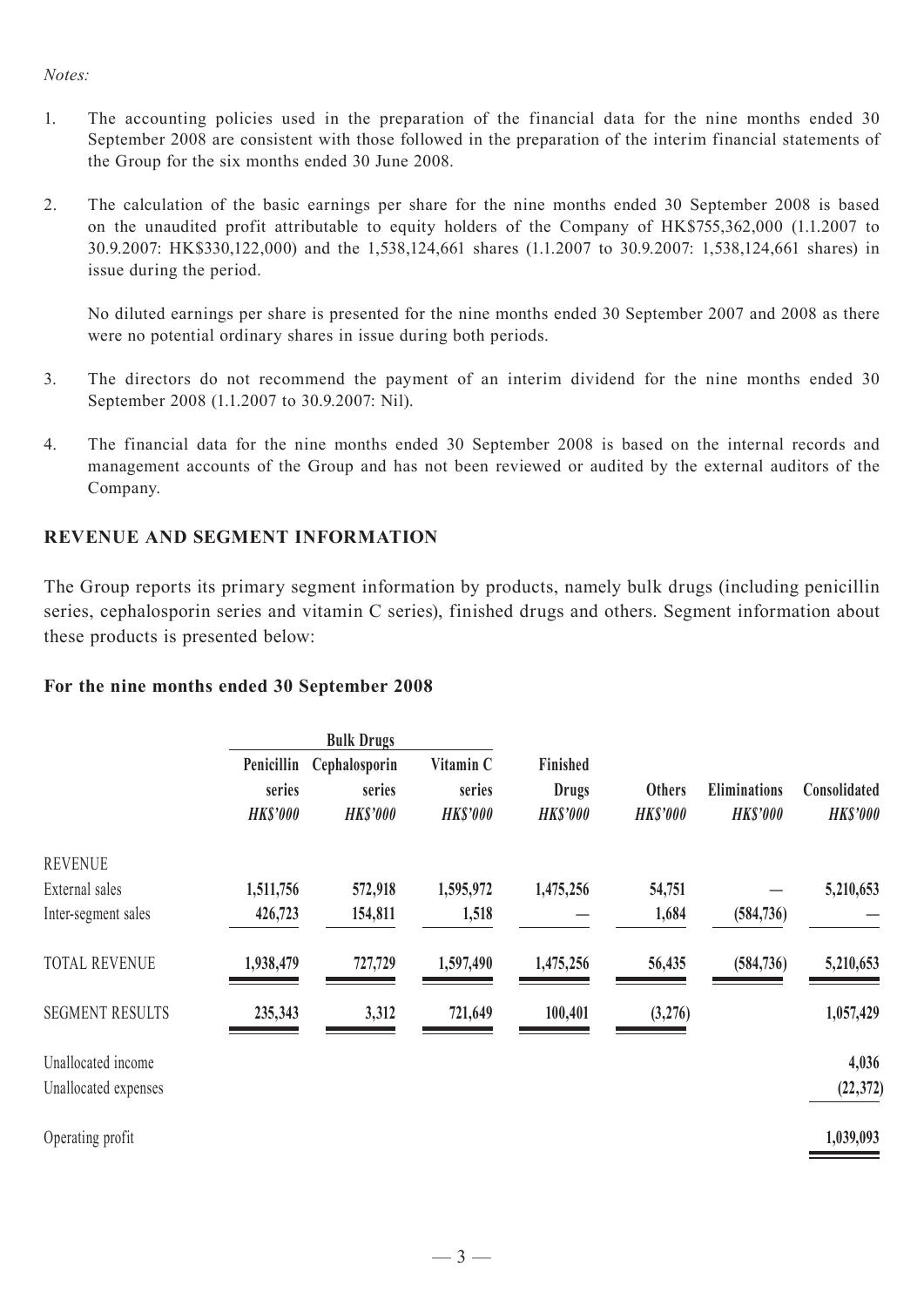## **For the nine months ended 30 September 2007**

|                        |                                  | <b>Bulk Drugs</b>       |                     |                   |                    |                          |                          |
|------------------------|----------------------------------|-------------------------|---------------------|-------------------|--------------------|--------------------------|--------------------------|
|                        | Penicillin<br>series<br>HK\$'000 | Cephalosporin<br>series | Vitamin C<br>series | Finished<br>Drugs | Others<br>HK\$'000 | Eliminations<br>HK\$'000 | Consolidated<br>HK\$'000 |
|                        |                                  |                         |                     |                   |                    |                          |                          |
|                        |                                  | HK\$'000                | HK\$'000            | HK\$'000          |                    |                          |                          |
| <b>REVENUE</b>         |                                  |                         |                     |                   |                    |                          |                          |
| External sales         | 1,256,722                        | 543,698                 | 739,766             | 1,055,683         | 4,011              |                          | 3,599,880                |
| Inter-segment sales    | 293,029                          | 29,877                  | 623                 |                   | 190                | (323,719)                |                          |
| <b>TOTAL REVENUE</b>   | 1,549,751                        | 573,575                 | 740,389             | 1,055,683         | 4,201              | (323,719)                | 3,599,880                |
| <b>SEGMENT RESULTS</b> | 361,239                          | 30,253                  | 111,193             | (36,749)          | (1,588)            |                          | 464,348                  |
| Unallocated income     |                                  |                         |                     |                   |                    |                          | 2,248                    |
| Unallocated expenses   |                                  |                         |                     |                   |                    |                          | (15, 244)                |
| Operating profit       |                                  |                         |                     |                   |                    |                          | 451,352                  |
|                        |                                  |                         |                     |                   |                    |                          |                          |

Inter-segment sales are charged at prevailing market rates.

#### **BUSINESS REVIEW**

The Group's unaudited profit attributable to shareholders for the third quarter and the first nine months of 2008 amounted to HK\$311,410,000 and HK\$755,362,000 respectively, representing an increase of 50.6% and 128.8% over the same period last year.

The performance of the vitamin C business remained robust during the period. The average selling price rose to US\$10.24 per kg for the third quarter, while the average selling price was US\$8.57 per kg for the first nine months of this year. The Group currently possesses the largest vitamin C production capacity in the world and the significant increase in product prices has contributed substantial profits to the Group. For the first nine months of this year, the vitamin C business reported a revenue of approximately HK\$1,596 million and a gross profit of approximately HK\$930 million. Under such favourable market environment, the Group has strengthened its business relationship with the overseas end-customers actively in order to optimise its sales channels, further solidifying its leading position in the industry.

For the penicillin business, product prices declined during the third quarter as recent market supply was more sufficient. The performance of the cephalosporin business showed a slight improvement during the third quarter with the gradual increase in product prices.